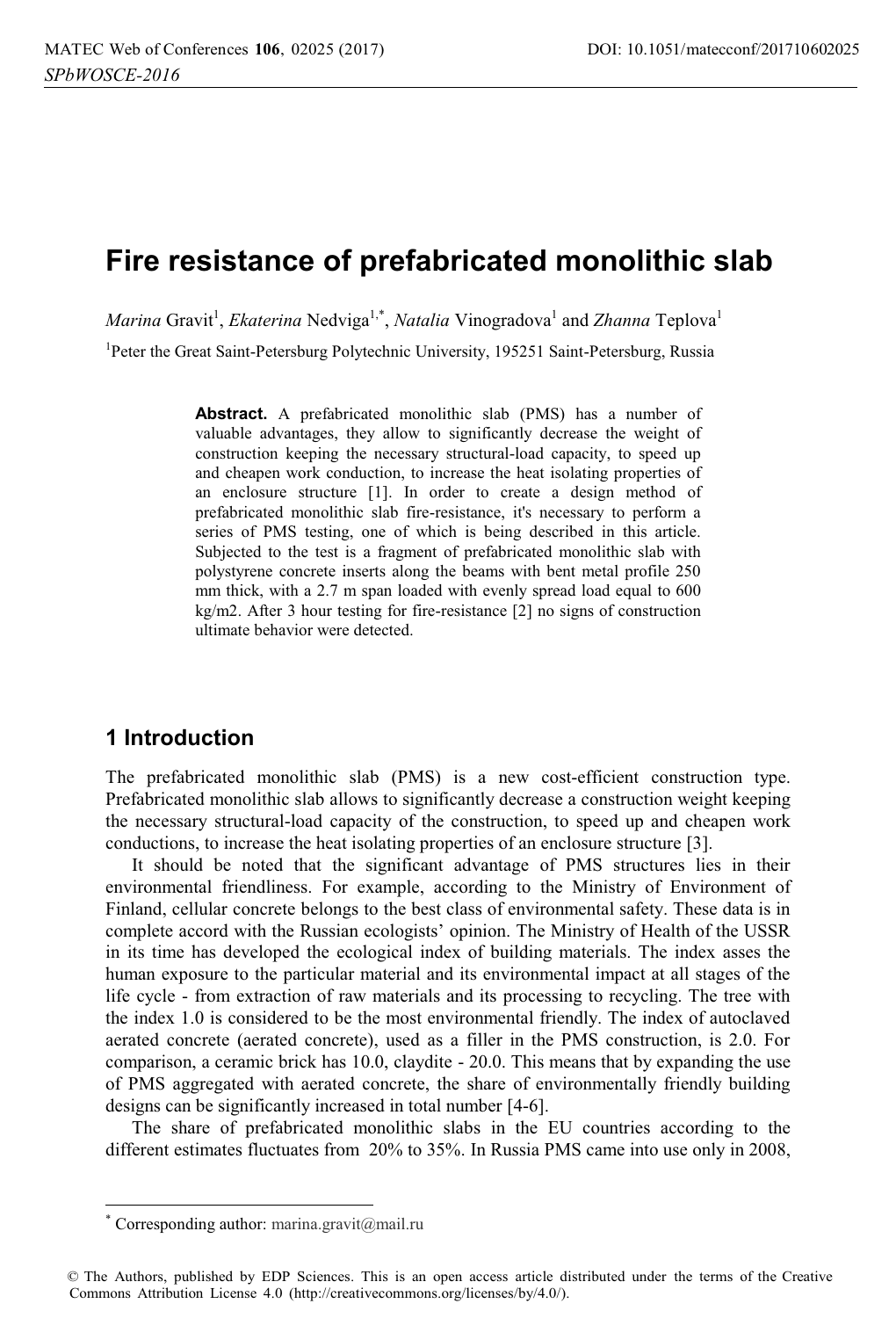due to absence of legal framework, regulating application of PMS in industrial and civil construction [7].

The load bearing constructions applied demands are provision of bearing capacity under normal utilization conditions, and demands to provide fire protection of construction during the necessary period of time.

In European countries civil and structural reinforced concrete building engineering, as well as construction fireproof analysis are held in accordance with EN 1992:EUROCODE 2 [8]. In the Russian Federation reinforced concrete building designs under fire conditions are held in accordance with STO 36554501-006-2006 [9] which does not subject the prefabricated monolithic slab.

The authors analyzed the fireproof testing of Russian-manufactured prefabricated monolithic slabs by Russian PMS-systems manufacturer "Marko" [10] performed at testing facility OOO "PozhStandard".

## **2 Slabs «Marko» which made from beams with metal molded section**

Prefabricated monolithic slabs have low own weight, combining the advantages of monolithic and prefabricated constructions. [11-15]

Prefabricated monolithic slab consists of beams placed close to each other, molding blocks filling the space between the beams, and monolithic concrete, poured above the fabricated construction at the construction site (Fig.1).



**Fig.1** Slabs «Marko» which made from beams with metal molded section

Hollow or solid blocks of various materials like expanded clay lightweight concrete, aerated concrete, polystyrene concrete, high weight concrete, wood are used as light filler blocks in the prefabricated monolithic slabs. Aeroconcrete and claydite concrete have a high fireproof ability, according to classification they refer to non-combustible materials. For example, the wall made of 200 mm. thick aeroconcrete blocks has the fire endurance period of 240 min., the wall made of 150 mm thick claydite concrete blocks has the fire endurance period of 90 min.

The expanded polysterene concrete refers to flammability class G1 (low flammable) according to GOST (all-union standard) 30244-94 and flammability group B1 (hardly flammable) according to GOST 30402-96 [16-17].

It seems reasonable to suppose that PMS aggregated with a non flammable material has greater fire endurance period rather than PMS aggregated with flammable and low flammable materials [18-19]. The slab's fragment was tested in order to confirm and study the work details and determination of the constructions' fire endurance period.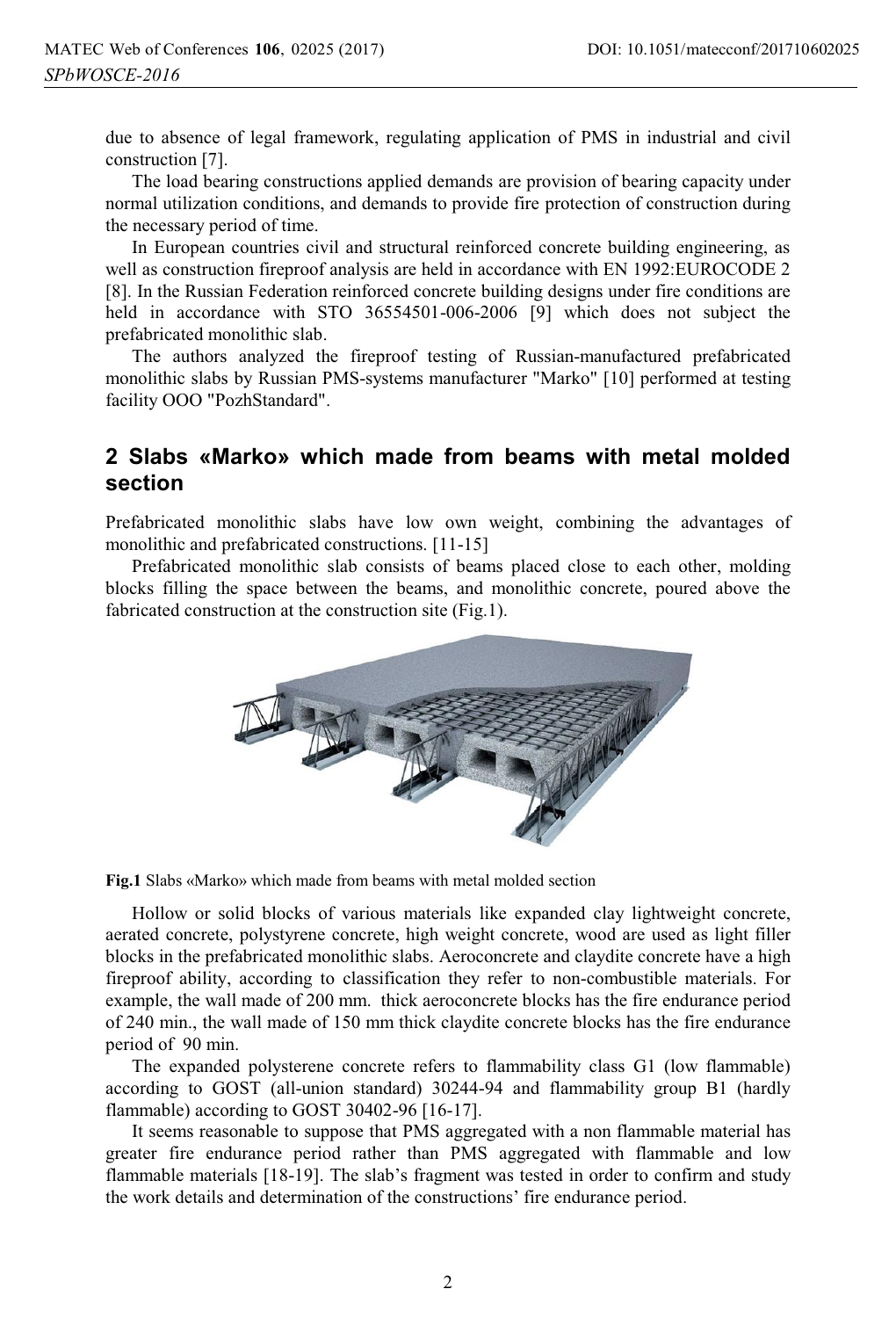A sample for further testing was the prefabricated monolithic slab, performed by the MARKO-UNIVERSAL type beams with the triangular reinforcement frame and bent metal profile (Fig.2). The polystyrene concrete blocks were used as filler blocks.



**Fig.2** Cross section of beam «Marko- Universal»

### **3 Protection of building constructions from fire impact**

Building or construction should be engineered and built in such a way that in case of a fire such requirements as maintenance of building or construction sustainability [20] and preservation of building bearing constructions strength during the time necessary to safely evacuate the people and perform other actions, aimed at decreasing the amount of loss caused by the fire and limiting the formation and spread of fire hazards within the fire. That is why during engineering of bearing constructions one must pay special attention to their fire resistance. The indicator of construction fire resistance is the fire endurance period.

The fire endurance period of a reinforced concrete construction is reached when the working reinforcement is heated up to a critical temperature, as well as when concrete is heated in its reference section above its critical temperature.

The fire endurance period of building constructions is a time limit set in minutes to occurrence of one or a number of ultimate conditions signs, specified for a given construction.

- Loss of structural-load capacity R;

- Loss of integrity E;

- Loss of thermal insulating capacity I.

It is typical for rod-type bearing reinforced concrete constructions (columns, beams, girders etc.) that fire endurance period is occurred only due to a sign of the a structural-load capacity loss. The flat bearing reinforced concrete constructions (ceiling panels, inner and outer walls) reach the fire endurance period mostly because of a sign of structural-load capacity loss, and only in some cases - due to thermal insulating capacity loss [21].

The fire endurance period of laminated enclosure structures by the thermal insulating capacity is equal to and over the sum of the fire endurance periods of each layer.

The fire endurance period of the load-bearing constructions is reduced along with the increase in load. As a rule, the mostly stressed cross-section of the construction, determines the value of its limit [22-24].

The ultimate condition of a structure under fire is characterized by critical heating temperatures of reinforcement and concrete and breaking stresses resulting from decrease of concrete and reinforcement resistance caused by heating. [25-27]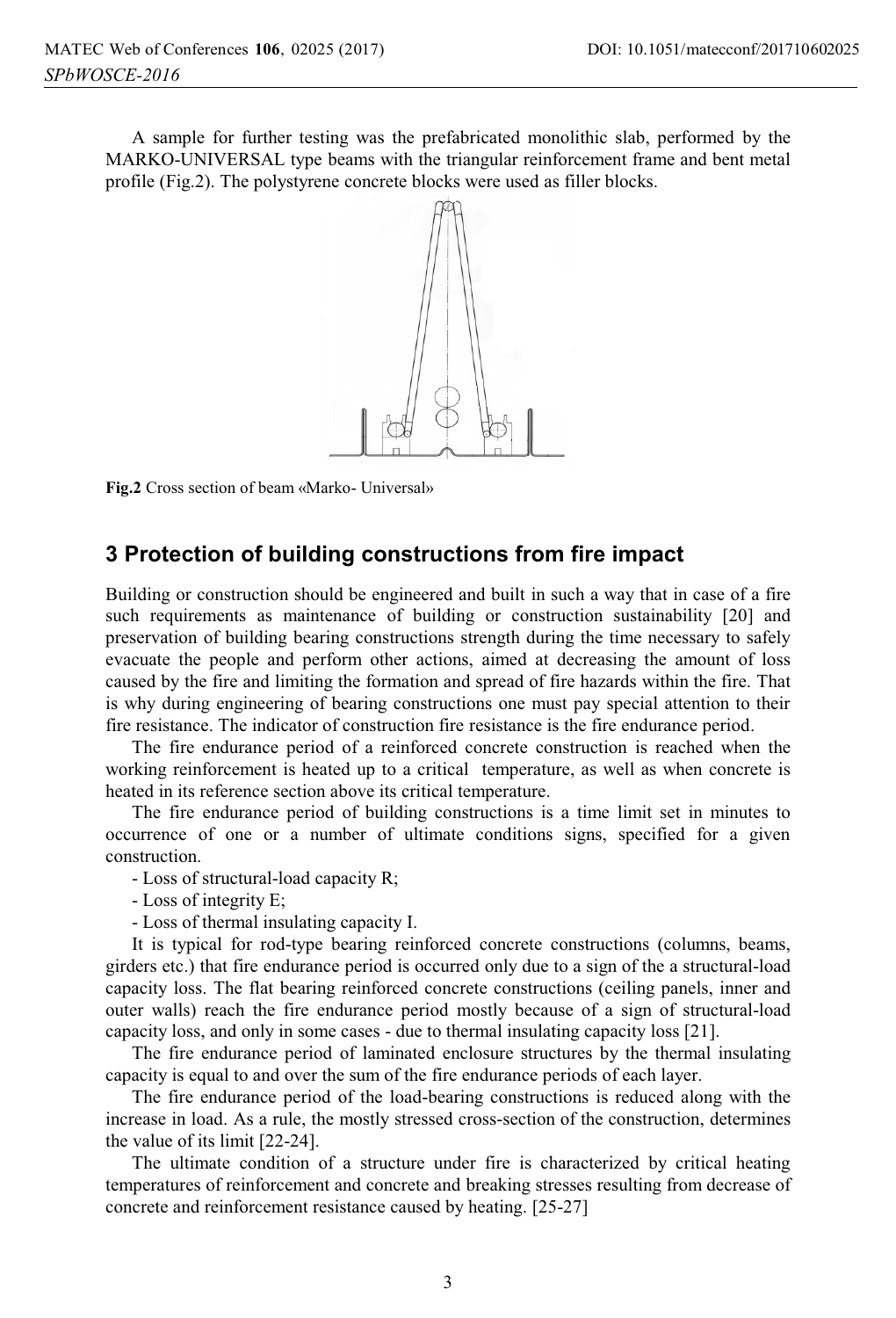The desired fire resistance of reinforced concrete constructions can be achieved in different ways:

- Designing an optimal cross section of a construction, for which the ultimate condition won't happen within the necessary fire endurance period;

- Use of fire protection means for building constructions, including the ones with heat isolating properties. [28-30]

In most cases, the second way is much expensive and requires additional time. Also some fire proof coverings and materials have their specified expiration date. Upon reaching this date, the re-use or free access to the construction for controlling the fire proof condition are required [31]. That's why, when engineering the reinforced concrete building constructions, parameters of constructions should be designed in order to ensure the sustainability of the load bearing elements to fire impact without constructional fire protection.

#### **4 Fire Test**

The concept of fire endurance test of building constructions is described in the international standard ISO 834-75 "Fire resistance test Elements of Building constructions (in an up-to date version of ISO 834-1:1999). As for the Russian construction standards on fire endurance, they base on the following international standards: ISO 834-75, ST SEV 1000- 88 and some part of provisions of national standards BS 476-10; CSN 730-85, DIN 4102-2 and others [32-33].

In the Russian Federation the fire impact testing is performed in accordance to GOST 30247.0-94 "Building constructions. Concepts of fire endurance testing. General requirements", by the requirements it is identical to this standard [2]. During the testing the ambient temperature should be from  $+1$  to  $+40^{\circ}$ C and with air flow speed not exceeding 0.5 m/s, if the construction conditions of usage do not require different testing parameters.

During the testing process the time and kind of ultimate conditions occurrence, temperature in the heating stove, temperature on the heated surface of the construction, excessive pressure in the heating stove during the construction testing, deformation of the load bearing constructions, time of flame appearance on the unfired heated surface of the piece, time of appearance and nature of cracks, holes, and stratification, and other things (such as breaking mounting conditions, appearance of smoke) are to be registered.

The temperature in the heating stove and temperature on the surface of pieces are varied through special thermoelectric temperature transducers - thermocouples.

The samples of the bearing constructions are to be tested under load. The testing load is set, based upon conditions of creating stresses in the cross sections of construction samples according to their engineered values or technical documentation. The load is set no later than 30 minutes before the start of the testing and is held constant with an accuracy of  $\pm$ 5 % during the whole testing period.

The samples of 250 mm [10] thick prefabricated monolithic slabs made in a beam form with bent metal profile were used as the test units. Dimensions of the construction are 3600\*2000 mm.

The construction samples of the prefabricated monolithic slabs in the given experiment were subjected to the test under equally-spread load of 600 kg/m2. The design model of a structure is represented at fig.



Fig.3 Analytical model of the structural sample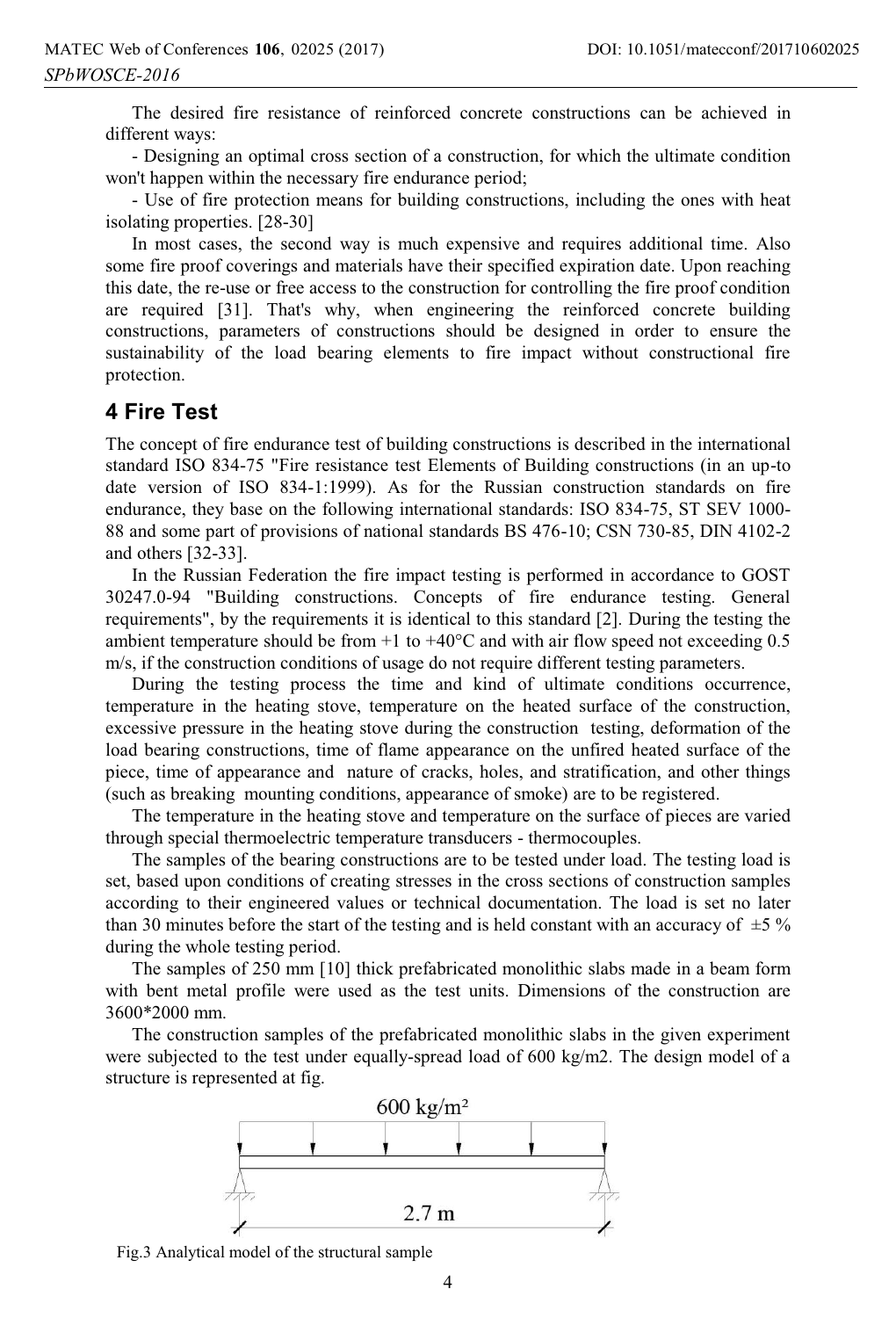The design load of 600 kg/m2 corresponds to the average slab load of a residential or commercial unit, including the own weight of construction, floor, dividing walls, and temporary loads.

# **5 Results of fire test**

During testing the following results were obtained: at 45 minutes of the testing the temperature in the heating stove had risen up to  $880^{\circ}$ C, at 90 minute – up to 990 $^{\circ}$ C, at 180 minute – up to  $1100$  °C.



**Fig.4.** Temperature development in heating stove

At that, the unfired concrete surface (in our case, the upper edge of the slab) at 45 minute of the testing the temperature was 36ºС, in 90 minute - 75ºС, and at 180 minute - 160ºС.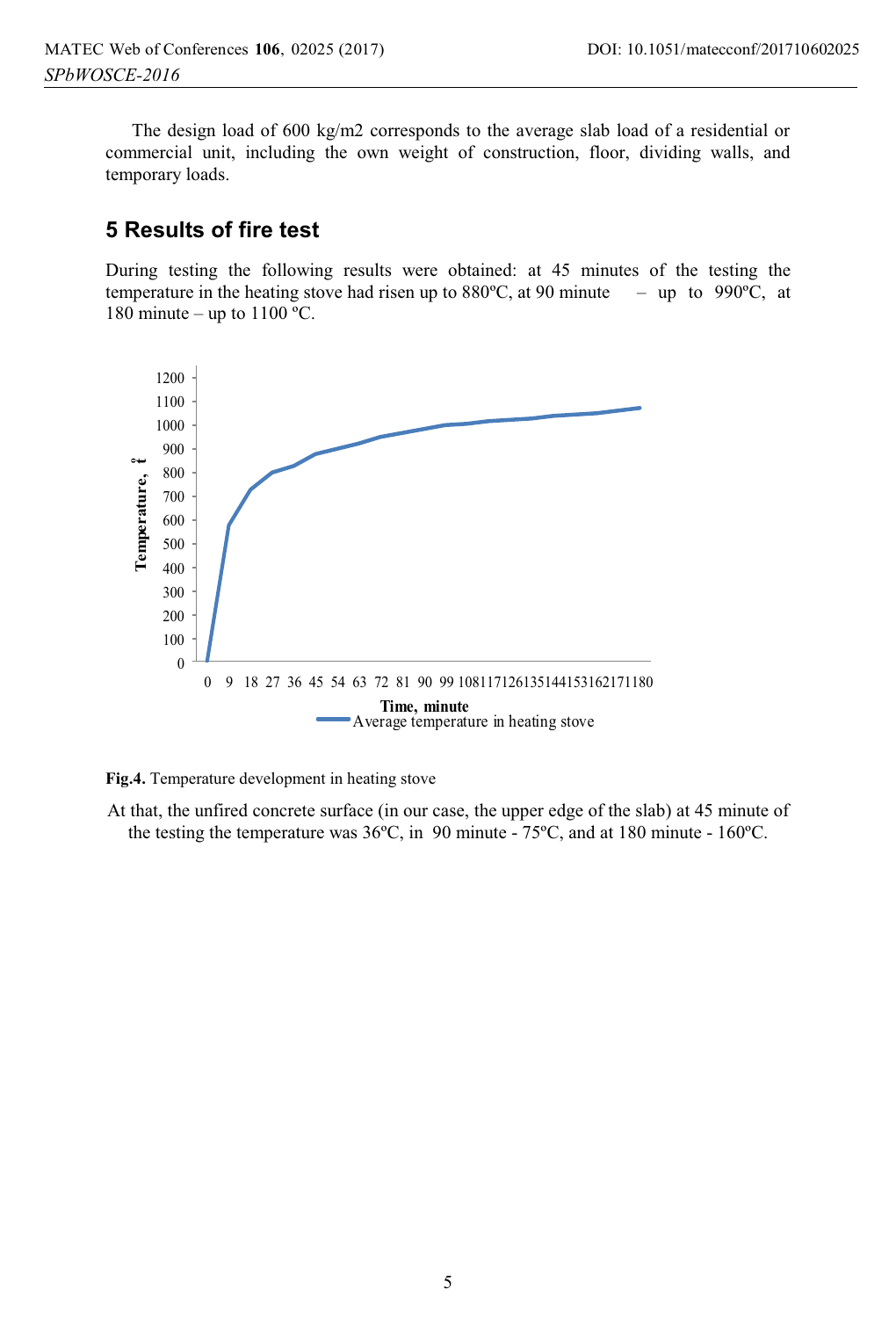



According to [6], the critical temperature for heavy weight concrete with the silicate filler block is 500°С, and critical temperature of reinforcement heating, which might have the plastic joint forming causing the fire endurance period occurrence, is approximately equal for reinforcement of classes: А 240…500 – 510-550°С; В 500 –430°С.

During the testing in an external condition of samples the following visual alterations were registered:

20 min – collapse of the basis and bordering walls of polystyrene concrete blocks in the area of the lower left corner of the panel;

40 min – collapse of the basis and bordering walls of polystyrene concrete blocks in the area of the upper left corner of the panel;

60 min – collapse of the basis and bordering walls of polystyrene concrete blocks in the area of the lower part of the panel;

140 min – collapse of the basis and bordering walls of polystyrene concrete blocks in the area of the lower right corner of the panel;

180 min – testing is finished in accordance with the customer.

During the testing, the loss of structural-load capacity (R) due to the collapse of the structure or ultimate deformation occurrence was not registered.

The loss of the thermal insulating capacity resulting from increase of the temperature on the unfired surface of constructions up to ultimate values for this construction (I) according to [2] of more than 140, in average, and on any point of surface of more than 180 compared to the construction temperature before testing, or more than 220 in no respect to surface temperature prior to testing (I), was not registered.

The loss of construction integrity as a result of occurrence of pervasive cracks or holes, through which products of combustion or flames (E) penetrate the unfired surface, is not registered.

The represented samples of prefabricated monolithic slabs have passed the testing in accordance with Russian and international standards. The actual time from beginning of a unilateral heat impact to occurrence of one of the regulated ultimate conditions of the sample piece of PMS "Marko" [10], fabricated on beams with bent metal profile, was 180 minutes, which matches the fire endurance period REI 180.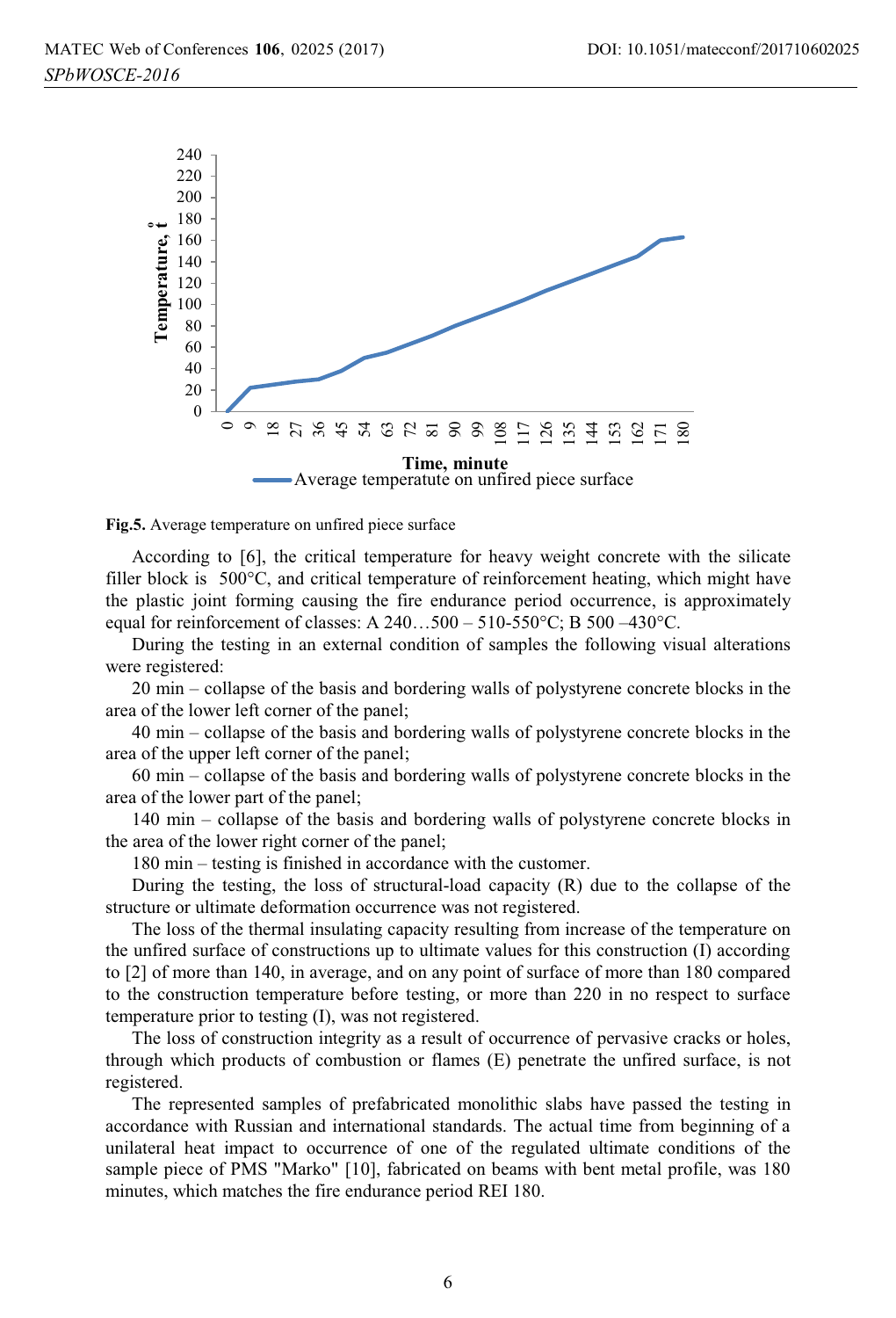# **6 Summary**

Experimental studies have shown positive results of prefabricated monolith slab construction performance: the loss of the structural-load capacity resulting from the construction collapse, loss of the thermal insulating capacity, loss of integrity caused by penetrating cracks or holes in the construction were not registered after 180 minutes of testing.

Although for creation of the PMS fire protection design method it's not enough to have just one test conducted. That's why in the future it is planned to perform a series of fire resistance tests. It is planned to test the samples with an increased span, and also perform testing for slabs fire resistance with various light concrete inserts, such as aeroconrete, claydite concrete and polysterene concrete.

## **References**

- 1. R.A. Sagadeyev, *Construction of monolithic and cast-in-place building. Education guidance (*2005)
- 2. ISO 834-75, *Fire resistance tests Elements of building constructions*
- 3. E.S. Nedviga, N.A. Vinogradova, Construction of Unique Buildings and Structures, **43**, 87-102 (2016)
- 4. URL: http://www.ymparisto.fi/fi-FI/ Rakennuksen\_energia\_ja\_ekotehokkuus (date of the address: 17.05.2016)
- 5. URL: http://www.ronl.ru/stati/stroitelstvo/204565/ (date of the address: 21.07.2016)
- 6. A.N. Ryazantsev, A.L.Lysenko, N.G. Rybal'skiy, V.V. Aleksashina, A.N. Tetior, E.D. Samotesov, V.V. Gorbatovskiy, I.V. Ignatovich, NIA–Priroda, *Ecological safety in a construction complex (*1999)
- 7. Z.S. Teplova, N.A. Vinogradova, Construction of Unique Buildings and Structures, **8**, 48-59 (2015)
- 8. EN 1992 EUROCODE 2 *Design of concrete structures*
- 9. STO 36554501-006-2006. *Benefit by calculation of fire resistance and fire safety of steel concrete designs from heavy concrete*
- 10. URL: http://www.kolumb.ru/smpp (date of the address: 21.07.2016)
- 11. A. Kaveh, A.F. Behnam, Scientia Iranica, **19,** 410-416 (2012)
- 12. A.F. Al-Bayati, Lau Teck Leong, A. Clark Leslie, Structural Journal Concentric*,* **112**, 533-542 (2015)
- 13. A.Abdolreza, Mark A. Bradford, X.Liu, Engineering Structures, *Experimental study of composite beams having a precast geopolymer concrete slab and deconstructable bolted shear connectors*, **114**, 1-13 (2016)
- 14. J. Fernandez-Ceniceros, R. Fernandez-Martinez, E. Fraile-Garcia, F.J. Martinez-de-Pison, Automation in Construction, **35**, 460-470 (2013)
- 15. Ibrahim Ahmed, Salim Hani, S. El-Din Hamdy, Engineering Structures, **33**, 2644-2652 (2011)
- 16. URL: http://www.concrete-union.ru/articles/cellular\_concrete.php?ELEMENT\_ ID=5510 (date of the address: 16.09.2016)
- 17. URL: http://stroypalata.ru/article2008.html (date of the address: 16.09.2016)